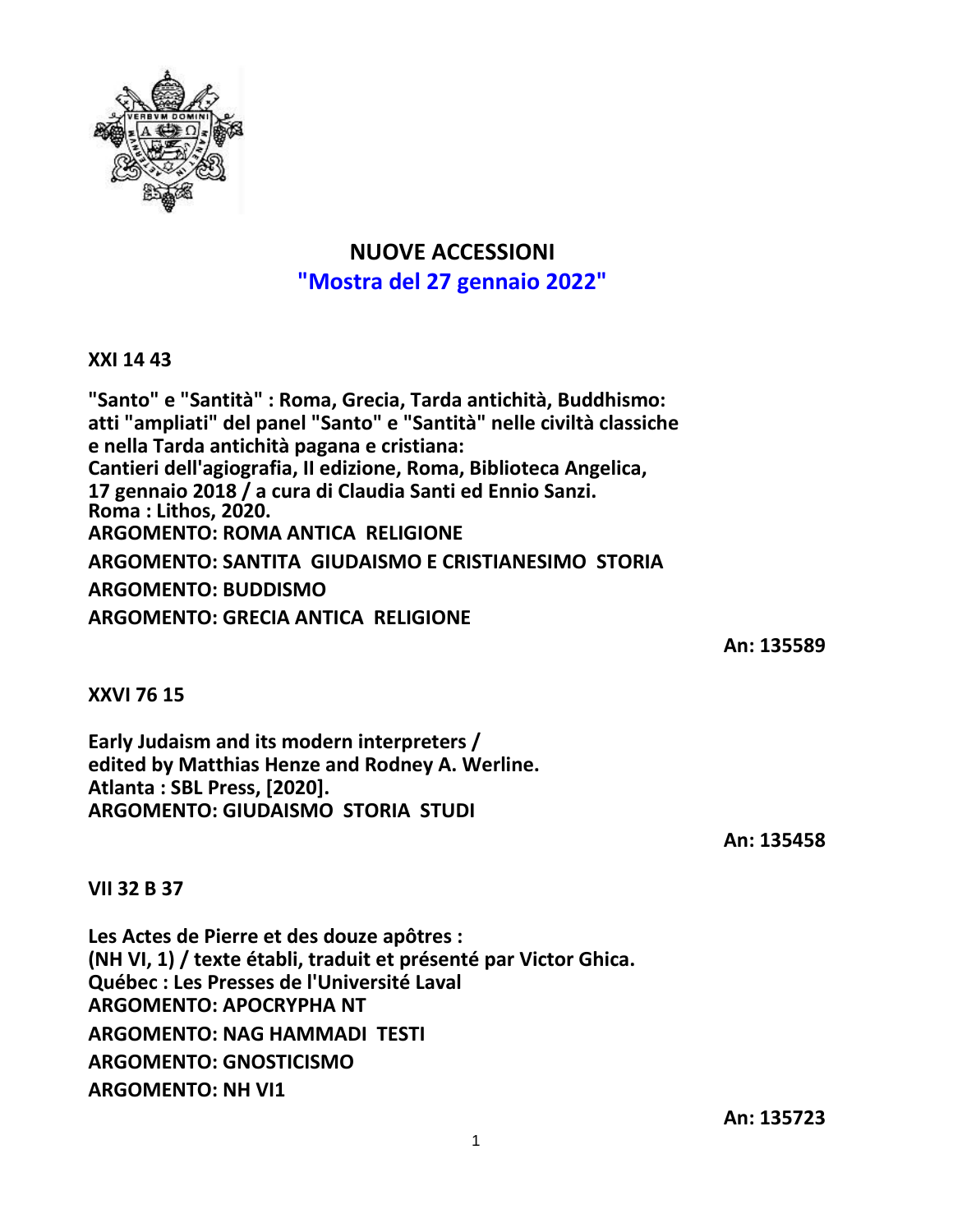**XXV 95 A 17.1**

**Les monuments d'Amenhotep ler à Karnak. Caire : Institut Français d'Archéologie Orientale, 2019-. ARGOMENTO: AMENHOTEP I RE DEGITTO CIRCA 1527 CIRCA 1506 ARGOMENTO: KARNAK EGITTO TEMPLI ARGOMENTO: EGITTO ANTICO ARCHITETTURA ARGOMENTO: EGITTO ANTICO DINASTIA XVIII CA 1570 1320 BC**

**An: 135424**

**VI 60 A 1986 20.1**

**Les Psaumes / traduction du texte grec de la Septante, introduction et notes par Gilles Dorival avec la collaboration de Claudine Cavalier et Didier Pralon. Paris : Les Éditions du Cerf, 2021-. ARGOMENTO: BIBLIA VT PSALMI TRADUZIONI ARGOMENTO: BIBLIA VT PSALMI COMMENTI FRANCESE**

**An: 135807**

**XVII 82 49**

**Piercing the clouds : lectio divina and preparation for ministry / edited by Kevin Zilverberg and Scott Carl. Saint Paul, Minnesota : Saint Paul Seminary Press, 2021. ARGOMENTO: SACERDOZIO**

**ARGOMENTO: MINISTERI SACRI ARGOMENTO: CHIESA CATTOLICA BIBBIA**

**An: 135555**

**X 53 A 24**

**Reading Ecclesiastes from Asia and Pasifika / edited by Jione Havea and Peter H.W. Lau. Atlanta, GA : SBL Press, [2020]. ARGOMENTO: BIBLIA VT QOHELET INTERPRETAZIONE INGLESE ARGOMENTO: BIBLIA POSTCOLONIALISMO**

**An: 135386**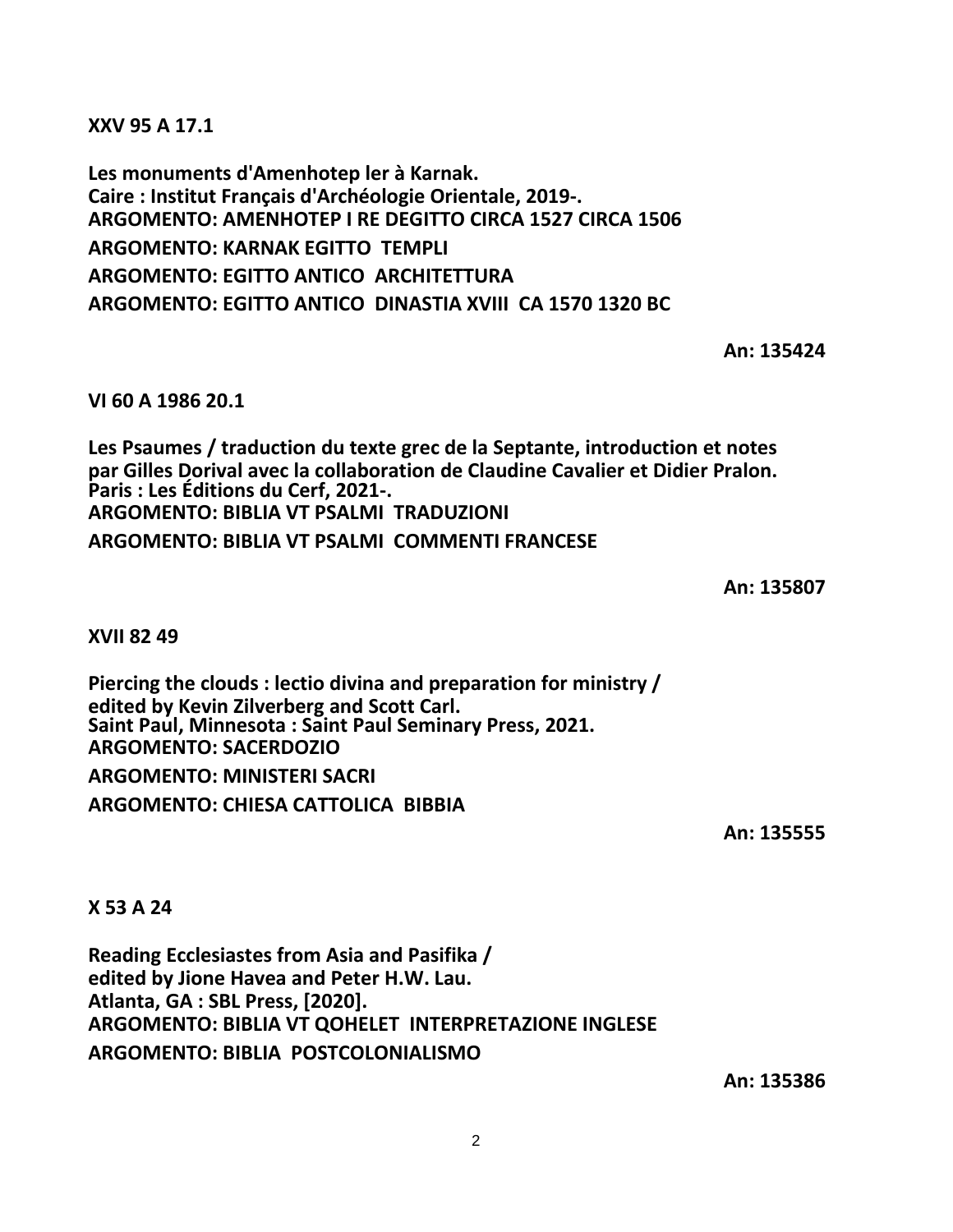**IX 24 36**

**Baker, David L., 1949-. Il decalogo : vivere come popolo di Dio / David L. Baker. Brescia : Queriniana, [2019]. ARGOMENTO: DECALOGO ARGOMENTO: COMANDAMENTI GIUDAISMO ARGOMENTO: BIBLIA VT EXODUS 20 ARGOMENTO: BIBLIA VT DEUTERONOMIUM 5**

**An: 135703**

**XXVI 46 25**

**Brezis, Daṿid, 1947-. Littérature talmudique et débat secret avec le Christianisme / Dan Brezis ; postface de Dan Jaffé. Paris : Les Éditions du Cerf, [2021]. ARGOMENTO: LETTERATURA RABBINICA ARGOMENTO: GIUDAISMO E CRISTIANESIMO DIALOGO**

**An: 135459**

**IV 511 600**

**Cyrillus Alexandrinus, santo, circa 376-444. Commentaire sur Jean / Cyrille d'Alexandrie ; texte grec, introduction, traduction, notes et index Bernard Meunier. Paris : Les Éditions du Cerf, 2018-. ARGOMENTO:**

**An: 135514**

**XVII 95 105**

**Graybill, Rhiannon, 1984-. Texts after terror : rape, sexual violence, and the Hebrew Bible / Rhiannon Graybill. New York, NY : Oxford University Press, [2021]. ARGOMENTO: BIBLIA VT INTERPRETAZIONE INGLESE ARGOMENTO: VIOLENZA BIBBIA VT ARGOMENTO: BIBLIA VT DONNE**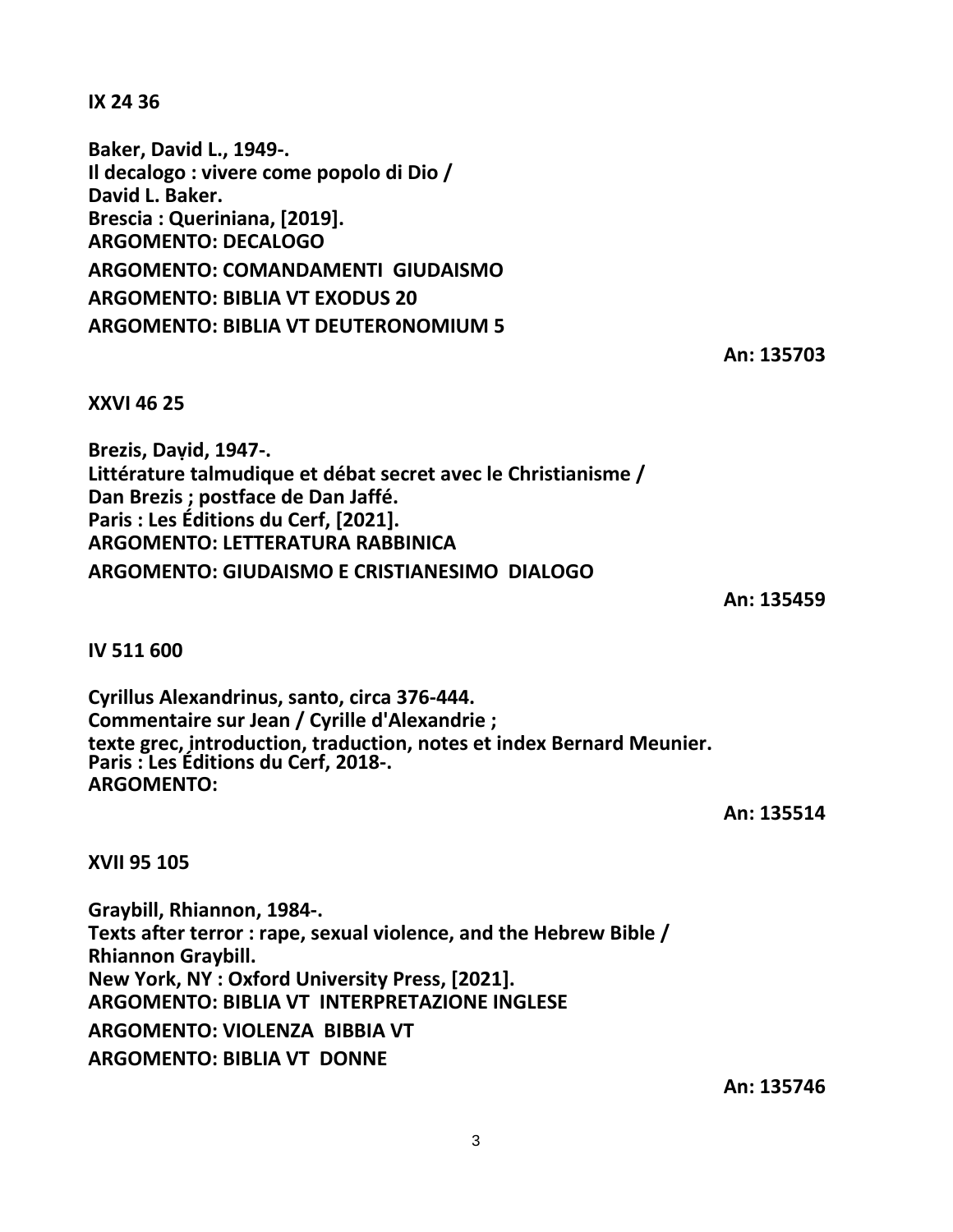**XV 24 47**

**Krawczyk, Mateusz. Hipoteza zależności hipertekstualnej Listu do Rzymian od Księgi Mądrości / Mateusz Krawczyk. Warszawa : Towarzystwo Naukowe Franciszka Salezego, 2019. ARGOMENTO: BIBLIA NT AD ROMANOS INTERPRETAZIONE POLACCO ARGOMENTO: BIBLIA NT AD ROMANOS RELAZIONE CON VT ARGOMENTO: BIBLIA VT SAPIENTIA SALOMONIS INTERPRETAZIONE POLACCO An: 135557**

**XII 44 50**

**Lamarzelle, Agnès de. Filiation du Fils unique et filiation des croyants dans le quatrième Évangile :** à partir de l'étude de Jn 1,1-18 ; 3 ; 19,16b-42 ; 20,11-18 / par Agnès de Lamarzelle. **Leuven ; Paris ; Bristol, CT : Peeters, 2021. ARGOMENTO: BIBLIA NT JOANNES INTERPRETAZIONE FRANCESE ARGOMENTO: GESU CRISTO FIGLIO DI DIO**

**An: 135799**

**XXV 66 61**

**Manniche, Lise, 1943-. The ornamental calcite vessels from the tomb of Tutankhamun / by Lise Manniche. Leuven ; Paris ; Bristol, CT : Peeters, 2019. ARGOMENTO: TUTANKHAMUN SEPOLCRO ARGOMENTO: EGITTO ANTICO TOMBE ARGOMENTO: EGITTO ANTICO ARTE CATALOGHI**

**An: 135792**

**VII 20 16**

**Marconi, Gilberto, sacerdote, 1954-. La morte di Zaccaria e l'elezione di Simeone : la riabilitazione giudeocristiana del sacerdozio : indagine sul Protovangelo di Giacomo 22-25 / Gilberto Marconi. Bologna : EDB Edizioni Dehoniane, [2021]. ARGOMENTO: ZACHARIAS PERSONAGGIO BIBLICO ARGOMENTO: SIMEONE IL GIUSTO PERSONAGGIO BIBLICO ARGOMENTO: PROTEVANGELIUM JACOBI INTERPRETAZIONE ARGOMENTO: SACERDOZIO DOTTRINA BIBLICA**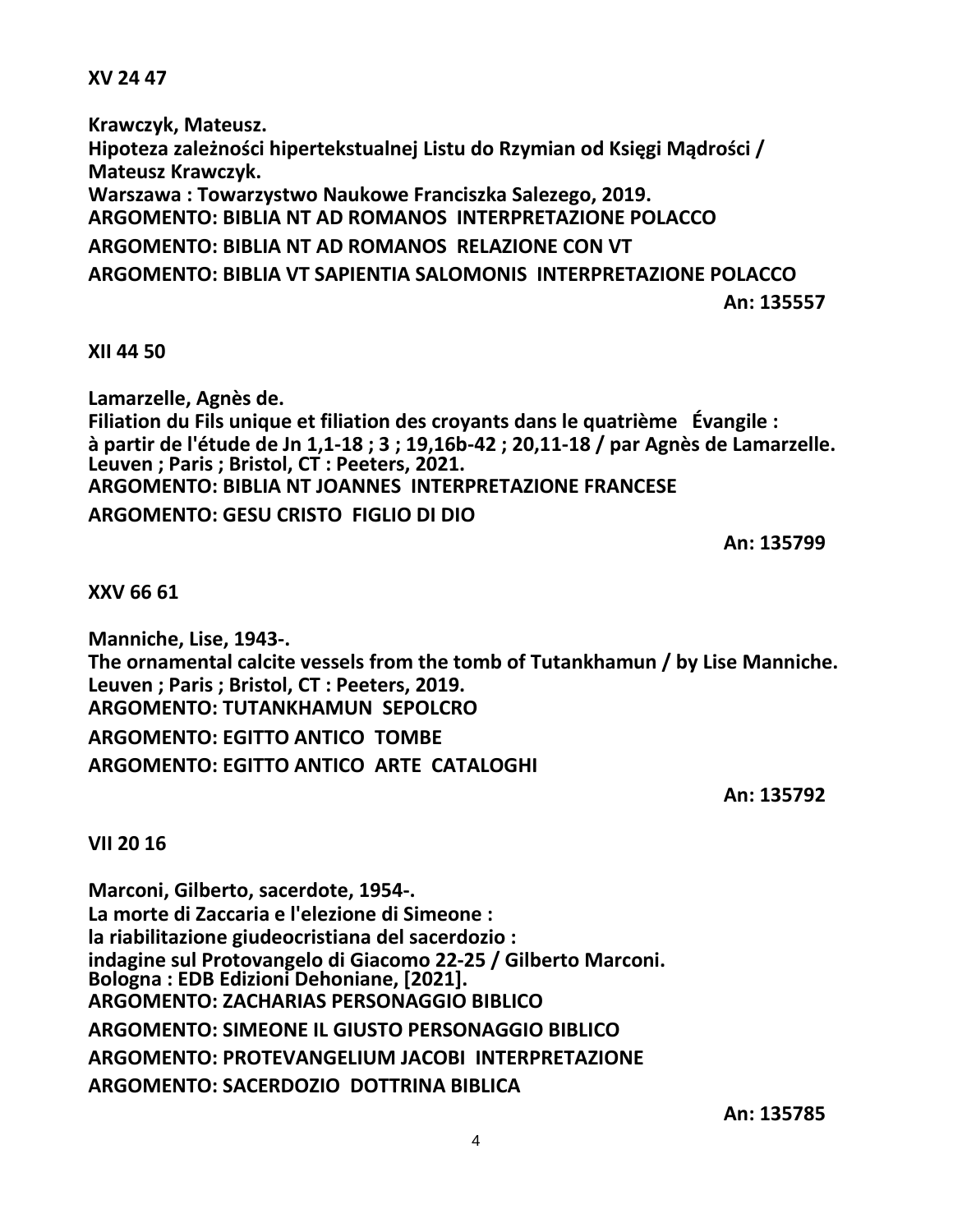**M.C. P 9 32**

**Meynet, Roland, S.I., 1939-. The Psalter : Book One (Ps 1- 41) / Roland Meynet ; translated by Bernard Witek. Leuven ; Paris ; Bristol, CT : Peeters, 2021. ARGOMENTO: BIBLIA RETORICA ARGOMENTO: BIBLIA VT PSALMI ANALISI RETORICA**

**An: 135361**

## **X 52 A 26**

**Morosi, Francesco, 1985-. Storia dell'interpretazione di Qo 11,7-12,8 / Francesco Morosi. Beau Bassin, Mauritius : Edizioni Sant'Antonio, [2020]. ARGOMENTO: BIBLIA VT QOHELET INTERPRETAZIONE ITALIANO ARGOMENTO: BIBLIA VT QOHELET 11 12**

**An: 135554**

**XVII 92 B 104**

**Plitt, Torben, 1984-. Wachstumsgesetz oder Kürzungstendenz? : Gedächtnispsychologische Erkenntnisse zu den inhaltlichen Überhängen in den synoptischen Paralleltraditionen / Torben Plitt. Leuven ; Paris ; Bristol, CT : Peeters, 2021. ARGOMENTO: MEMORIA**

**ARGOMENTO: BIBLIA NT EVANGELIA SYNOPTICE STORIA**

**An: 135317**

## **XXVII 62 44**

**Vergari, Romina. Toward a contrastive semantics of the Biblical Lexicon : the nouns of rules and regulations in Biblical Hebrew historical-narrative language and their Greek equivalents in the Septuagint / Romina Vergari. Firenze : Società Editrice Fiorentina, [2021]. ARGOMENTO: EBRAICO LINGUA BIBLIA VT ARGOMENTO: BIBLIA SEMANTICA ARGOMENTO: SEPTUAGINTA LINGUISTICA**

**An: 135791**